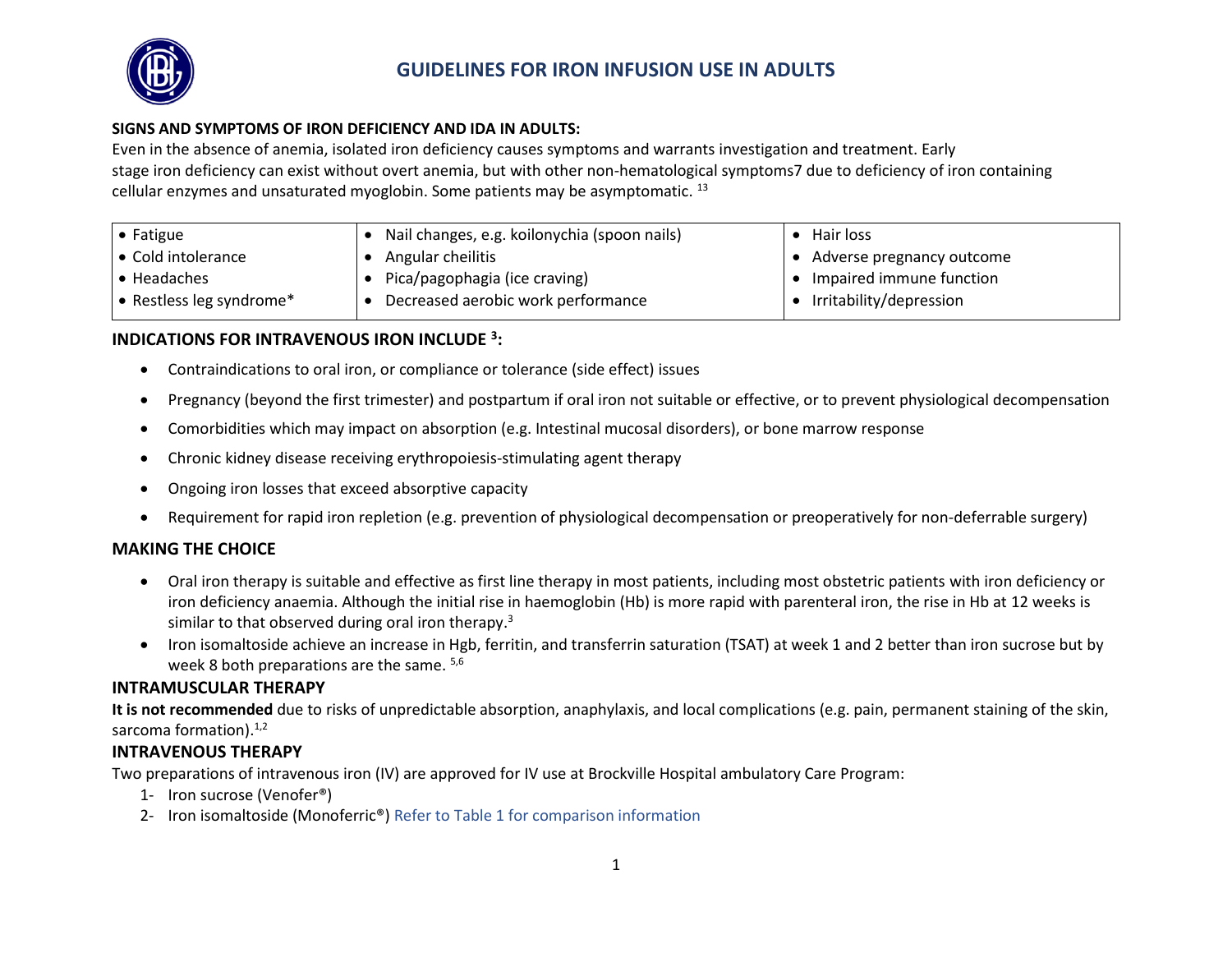

# **Table 1: Comparative Chart between Iron Sucrose and Iron Isomaltoside**

| <b>Available strength</b><br>Recommended total dose for an average weight 70 Kg<br>with target increase of Hbg 3 g/dL<br><b>Drug cost</b><br><b>Number of visits</b><br>Infusion time per visit<br><b>Cumulative Infusion time</b><br>Additional Cost of labour/tubing/minibag<br><b>Total Cost Per Course</b><br><b>Patient Convenience</b><br>Safety <sup>(1)</sup> : Risk of infusion Reaction<br>Increase in Hbg, and ferritin from baseline at week 1, 2 $(6)$<br>Increase in Hbg from baseline at week 4, 8 (6)<br>Increase in ferritin from baseline at week 4,8 (5,6)<br>Increase in TSAT from baseline at week 1,2,4 (6)<br>Increase in TSAT from baseline at week 8 (6) | 20 mg/mL (5 mL vial)<br>Dose 1000 mg<br>\$395<br>3 to 4 visits<br>90 minute<br>5 hrs<br>\$236                                                                                                                                                                                                                 | 100 mg/mL (1 mL, 5 mL, 10 mL vials)<br><b>Dose 2000 mg</b><br>\$900<br>2 visits<br>20 minute<br><b>40 minutes</b> |  |
|-----------------------------------------------------------------------------------------------------------------------------------------------------------------------------------------------------------------------------------------------------------------------------------------------------------------------------------------------------------------------------------------------------------------------------------------------------------------------------------------------------------------------------------------------------------------------------------------------------------------------------------------------------------------------------------|---------------------------------------------------------------------------------------------------------------------------------------------------------------------------------------------------------------------------------------------------------------------------------------------------------------|-------------------------------------------------------------------------------------------------------------------|--|
|                                                                                                                                                                                                                                                                                                                                                                                                                                                                                                                                                                                                                                                                                   |                                                                                                                                                                                                                                                                                                               |                                                                                                                   |  |
|                                                                                                                                                                                                                                                                                                                                                                                                                                                                                                                                                                                                                                                                                   |                                                                                                                                                                                                                                                                                                               |                                                                                                                   |  |
|                                                                                                                                                                                                                                                                                                                                                                                                                                                                                                                                                                                                                                                                                   |                                                                                                                                                                                                                                                                                                               |                                                                                                                   |  |
|                                                                                                                                                                                                                                                                                                                                                                                                                                                                                                                                                                                                                                                                                   |                                                                                                                                                                                                                                                                                                               |                                                                                                                   |  |
|                                                                                                                                                                                                                                                                                                                                                                                                                                                                                                                                                                                                                                                                                   |                                                                                                                                                                                                                                                                                                               |                                                                                                                   |  |
|                                                                                                                                                                                                                                                                                                                                                                                                                                                                                                                                                                                                                                                                                   |                                                                                                                                                                                                                                                                                                               |                                                                                                                   |  |
|                                                                                                                                                                                                                                                                                                                                                                                                                                                                                                                                                                                                                                                                                   |                                                                                                                                                                                                                                                                                                               | \$58                                                                                                              |  |
|                                                                                                                                                                                                                                                                                                                                                                                                                                                                                                                                                                                                                                                                                   | $$631 (+++)$                                                                                                                                                                                                                                                                                                  | $$958(+)$                                                                                                         |  |
|                                                                                                                                                                                                                                                                                                                                                                                                                                                                                                                                                                                                                                                                                   | $\ddot{}$                                                                                                                                                                                                                                                                                                     | $+ + +$                                                                                                           |  |
|                                                                                                                                                                                                                                                                                                                                                                                                                                                                                                                                                                                                                                                                                   | ÷                                                                                                                                                                                                                                                                                                             | ÷                                                                                                                 |  |
|                                                                                                                                                                                                                                                                                                                                                                                                                                                                                                                                                                                                                                                                                   | $++$                                                                                                                                                                                                                                                                                                          | $+ + +$                                                                                                           |  |
|                                                                                                                                                                                                                                                                                                                                                                                                                                                                                                                                                                                                                                                                                   | $++$                                                                                                                                                                                                                                                                                                          | $++$                                                                                                              |  |
|                                                                                                                                                                                                                                                                                                                                                                                                                                                                                                                                                                                                                                                                                   | $++$                                                                                                                                                                                                                                                                                                          | $++$                                                                                                              |  |
|                                                                                                                                                                                                                                                                                                                                                                                                                                                                                                                                                                                                                                                                                   | $++$                                                                                                                                                                                                                                                                                                          | $++$                                                                                                              |  |
|                                                                                                                                                                                                                                                                                                                                                                                                                                                                                                                                                                                                                                                                                   | $++$                                                                                                                                                                                                                                                                                                          | $++$                                                                                                              |  |
| Efficacy <sup>(5,6)</sup>                                                                                                                                                                                                                                                                                                                                                                                                                                                                                                                                                                                                                                                         | $++$                                                                                                                                                                                                                                                                                                          | $++$                                                                                                              |  |
| <b>Contraindications (8-10)</b><br>• History of multiple allergies                                                                                                                                                                                                                                                                                                                                                                                                                                                                                                                                                                                                                | • Hypersensitivity to product or any component of the formulation<br>• Serious hypersensitivity to other parenteral iron products,<br>• Decompensated liver cirrhosis or active hepatitis;<br>• Non-iron-deficiency anemia (e.g. hemolytic anemia);<br>• Iron overload (e.g. hemochromatosis; hemosiderosis); |                                                                                                                   |  |
|                                                                                                                                                                                                                                                                                                                                                                                                                                                                                                                                                                                                                                                                                   | $\bullet$ 1 <sup>st</sup> trimester of pregnancy                                                                                                                                                                                                                                                              |                                                                                                                   |  |
| • Hypotension<br><b>Common Adverse Reactions (8-10)</b><br>· Headache,<br>• Nausea,<br>• Muscle Cramps,                                                                                                                                                                                                                                                                                                                                                                                                                                                                                                                                                                           |                                                                                                                                                                                                                                                                                                               | • Skin rash<br>· Hypophosphatemia<br>$\bullet$ Nausea $^{(10)}$                                                   |  |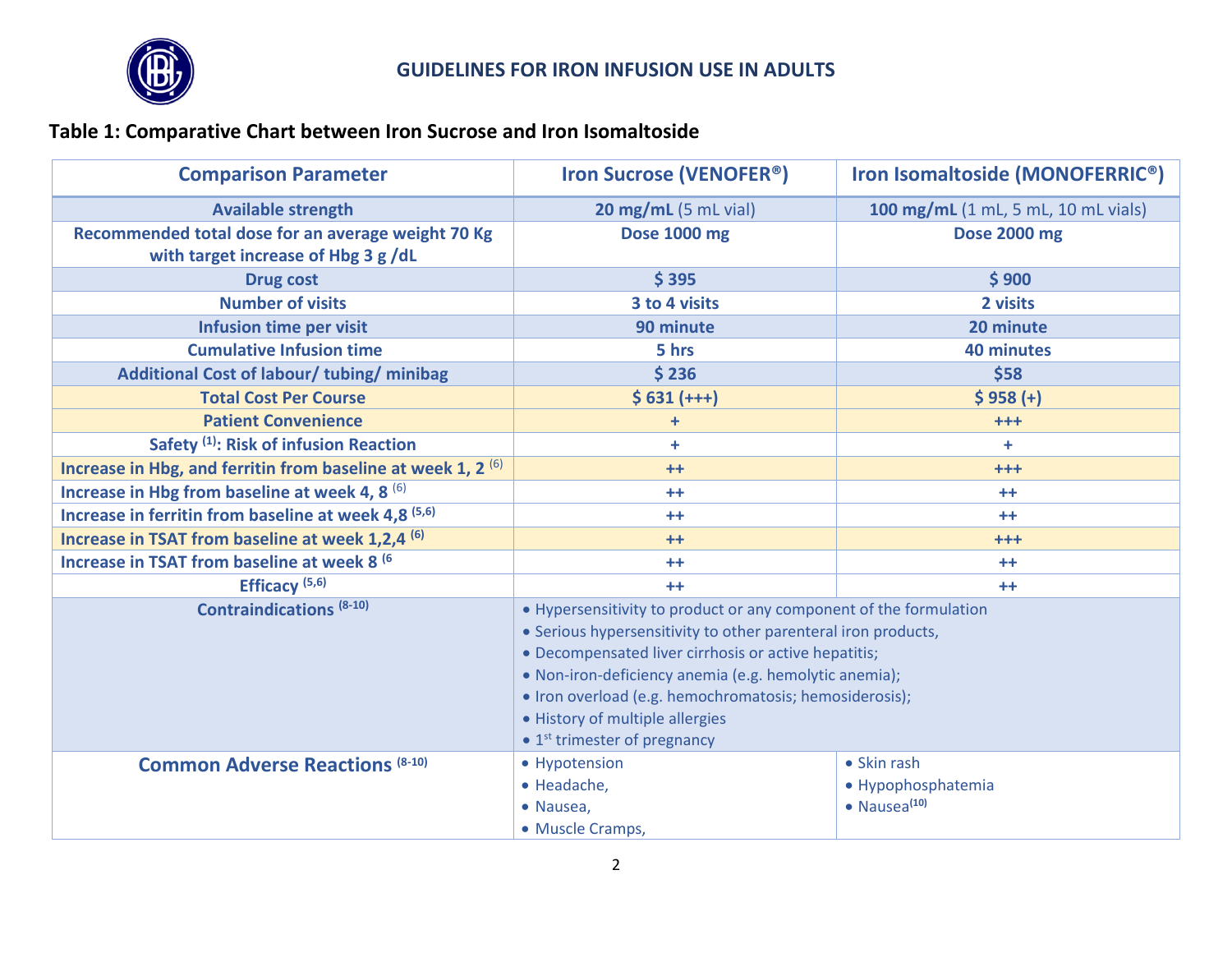

| <b>Comparison Parameter</b>         | <b>Iron Sucrose (VENOFER<sup>®</sup>)</b>                                                                                                                                                                                                                                                                                                 | Iron Isomaltoside (MONOFERRIC <sup>®</sup> )                                                                                                                                                                                                                                                                 |  |
|-------------------------------------|-------------------------------------------------------------------------------------------------------------------------------------------------------------------------------------------------------------------------------------------------------------------------------------------------------------------------------------------|--------------------------------------------------------------------------------------------------------------------------------------------------------------------------------------------------------------------------------------------------------------------------------------------------------------|--|
|                                     | • Nasopharyngitis, Sinusitis, Respiratory<br>Tract Infection <sup>(9)</sup>                                                                                                                                                                                                                                                               |                                                                                                                                                                                                                                                                                                              |  |
| Monitoring (8-10)                   | <b>Parameter</b>                                                                                                                                                                                                                                                                                                                          | <b>Time frame</b>                                                                                                                                                                                                                                                                                            |  |
|                                     | $\bullet$ Hct, Hgb,<br>• serum ferritin,<br>• iron, transferrin,<br>• percent transferrin saturation (TSAT),<br>• Total iron binding capacity (TIBC)                                                                                                                                                                                      | • When deciding to start or continue IV iron<br>infusion<br>• At least 4 weeks after starting IV iron<br>infusion therapy, and continue to monitor<br>monthly (Labwork should be done at least<br>48 hrs after the last iron dose was given)                                                                 |  |
|                                     | . In patients with CKD also receiving<br>erythropoietin,                                                                                                                                                                                                                                                                                  | • Repeat TSAT and ferritin at least every 3<br>months                                                                                                                                                                                                                                                        |  |
|                                     | • Signs and Symptoms of Hypersensitivity<br>reaction: (wheezing, difficulty breathing,<br>periorbital edema, loss of consciousness,<br>cardiac/respiratory arrest)<br>• Signs and Symptoms of Infusion reaction:<br>(itchiness, warm sensation, urticaria,<br>chest tightness, hypertension,<br>hypotension, back / muscle pain)          | • During and 230 minutes following infusion                                                                                                                                                                                                                                                                  |  |
| <b>Dosing Considerations (8-10)</b> | • Maximum single dose of iron sucrose in<br>all other patients is 300 mg every week.<br>• Maximum single dose of iron sucrose to<br>be given at a time in Non-dialysis CKD<br>patients is 500 mg but with limited<br>experience.<br>• Maximum total cumulative iron sucrose<br>dose administered in 14 days is 1000 mg<br>elemental iron. | • The maximum single dose 20 mg/Kg or 1500<br>mg whichever is lower. If the total<br>cumulative dose exceeds these limits, divide<br>in 2 doses by administering the maximum<br>allowable dose in the 1 <sup>st</sup> administration, if<br>feasible, and administer the 2 doses at least<br>one week apart. |  |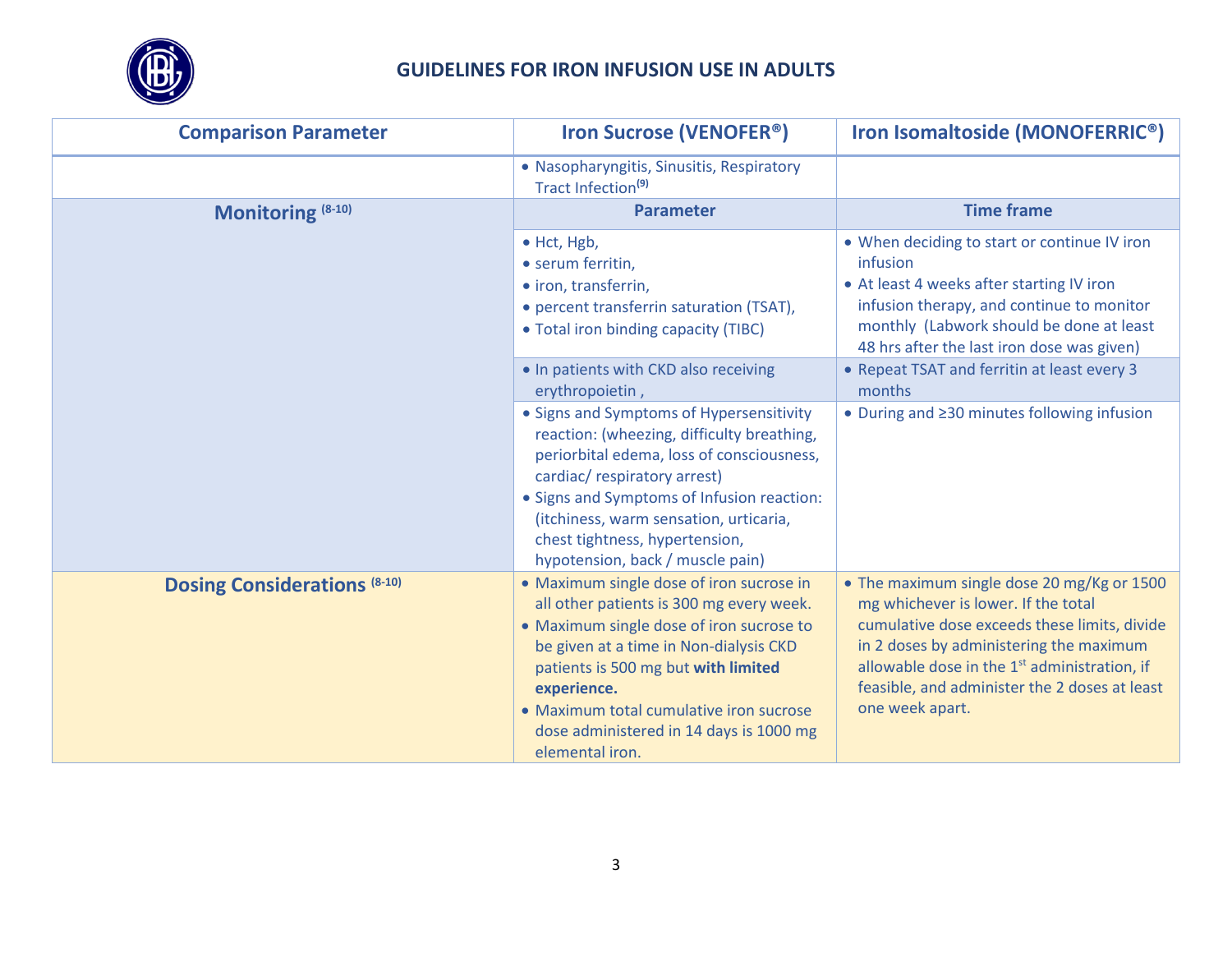

### **DIAGNOSIS AND TESTING OF IRON DEFICIENCY**

#### **Table 2: Laboratory Findings in Iron Deficiency:**

| <b>Lab Test</b>                                           | <b>Normal</b>                          | <b>Iron deficiency</b><br>without anemia | <b>Iron deficiency</b><br>with mild anemia                           | <b>Severe iron deficiency</b><br>with severe anemia     |
|-----------------------------------------------------------|----------------------------------------|------------------------------------------|----------------------------------------------------------------------|---------------------------------------------------------|
| <b>Hgb</b>                                                | Normal range*                          | Normal range*                            | 90 to 120 g/L                                                        | 60 to 70 g/L                                            |
| <b>RBCs size and appearance</b>                           | <b>Normal</b>                          | <b>Normal</b>                            | <b>Normal or slight</b><br><b>Hypochromia</b><br>$(\downarrow$ MCHC) | Microcytosis $f(\downarrow MCV)$<br>Hypochromia (↓MCHC) |
| <b>Serum ferritin ¥</b>                                   | <b>Normal</b><br>40 to 200 mcg/L       | ↓<br>$\P$ Less than 40 mcg/L             | 小小<br>Less than 20 mcg/L                                             | 小小小<br>Less than 10 mcg/L                               |
| Serum iron $\neq \epsilon$                                | <b>Normal</b>                          | <b>Normal</b>                            | Less than 10.7 umol/L                                                | する<br>Less than 7.1 umol/L                              |
| <b>Total Iron-binding capacity</b><br>(TIBC); transferrin | <b>Normal</b><br>(53.7 to 64.4 umol/L) | <b>Normal</b><br>(53.7 to 69.8 umol/L)   | (62.6 to 71.6 umol/L)                                                | 个个<br>(greater than 73.4 umol/L)                        |
| Transferrin saturation (TSAT) $\epsilon$                  | 20 to 50%                              | 20%                                      | Less than 20 %                                                       | ふふ<br>Less than 10%                                     |
| <b>Reticulocyte Hgb</b>                                   | <b>Normal</b>                          | <b>Normal</b>                            | J                                                                    | Data not available                                      |
| <b>Bone marrow iron stain</b>                             | <b>Adequate iron present</b>           |                                          | <b>Iron absent</b>                                                   |                                                         |
| Erythrocyte zinc protophyrin                              | <b>Normal</b>                          | <b>Normal</b>                            |                                                                      | 个个                                                      |

*Adopted from UpToDate: Causes and diagnosis of iron deficiency. Available at [Link.](https://www.uptodate.com/contents/causes-and-diagnosis-of-iron-deficiency-and-iron-deficiency-anemia-in-adults?search=iron%20deficiency%20anemia&source=search_result&selectedTitle=1~150&usage_type=default&display_rank=1#H26) Accessed on Jan 4th 2021.*

*MCHC= Mean corpuscular hemoglobin concentration; MCV mean corpuscular volume; total iron binding capacity; RBC: red blood cell; TSAT: transferrin saturation. TSAT is the ratio of serum iron to TIBC = (serum iron / TIBC X 100)*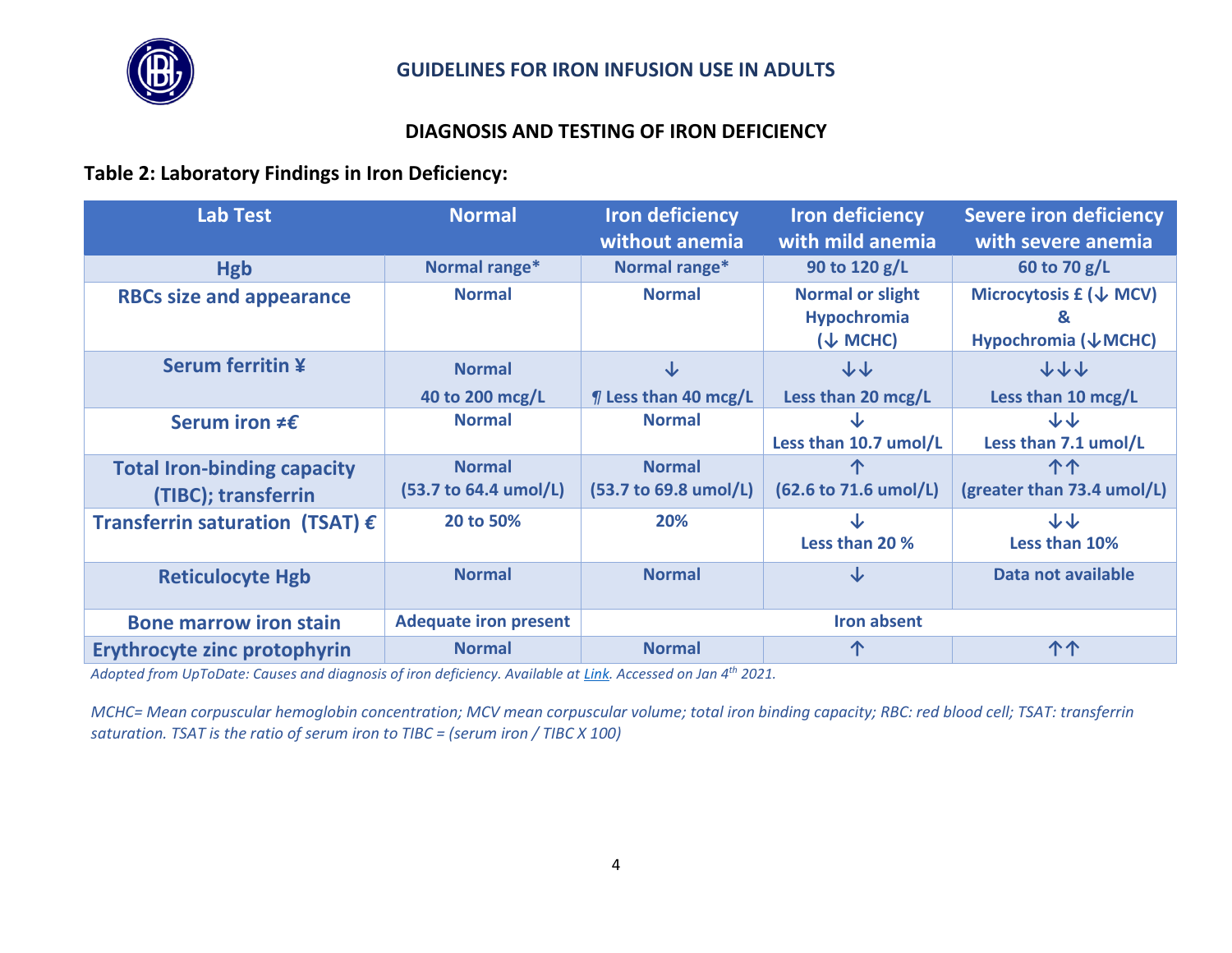

### **GUIDELINES FOR IRON INFUSION USE IN ADULTS**

*\** The normal range for hemoglobin varies by age and sex (adult men, 14 to 17.5 g/dL; adult women, 12.3 to 15.3 g/dL

*£ Microcytosis is a late finding of iron deficiency. It may also be caused by thalassemia. Thus the absence of microcytosis doesn't exclude iron deficiency anemia and its presence doesn't confirm it.*

*¶* The exact value of serum ferritin is not well established; some clinicians may use a lower value for diagnosing iron deficiency.

**¥** Ferritin is diagnostic test of choice but because it is an acute phase reactant it may be unreliable in patients with anemia of chronic disease, and malignancy. Some pregnancies have an acute phase response. Thus, a borderline ferritin should prompts full set of iron studies including serum iron, TIBC, and calculation of TSAT**.** Higher levels of serum ferritin do not exclude iron deficiency. Serum ferritin may be in the range of (30 to 40 mcg/L) with chronic illnesses such as diabetes or up to 100 mcg/L in CKD, SLE, acute inflammation, liver disease, and idiopathic pulmonary hemosiderosis or rheumatoid arthritis.

**≠** Serum iron is low in iron deficiency, anemia of chronic diseases (ACD) and iron deficiency anemia (IDA). However, by itself, it is not diagnostic of any condition and it must be evaluated among other parameters.

**€** Serum iron can fluctuate with dietary intake, iron supplementation and diurnally. This can falsely elevate the TSAT by raising serum iron level. To avoid interference draw iron studies test after an overnight fast and at least 48 hrs after the intravenous iron dose**.**

**\*\***Low Serum iron, high TIBC, and low TSAT may help in the diagnosis of iron deficiency especially when serum ferritin is reported normal or high.

| <b>LAB TEST</b>       | <b>LAB TEST RESULTS IN</b> |                        |                                                 |                                                            |  |
|-----------------------|----------------------------|------------------------|-------------------------------------------------|------------------------------------------------------------|--|
|                       | <b>IDA</b>                 | <b>ACD</b>             | $ACD + IDA$                                     | <b>IDA during pregnancy</b>                                |  |
| <b>Hgb</b>            |                            |                        | $1st$ trimester : < 110 g/L                     |                                                            |  |
|                       |                            | Less than 120 g/L      | $2nd$ and 3 <sup>rd</sup> trimester : < 105 g/L |                                                            |  |
| <b>Serum ferritin</b> | ◡                          | ጥ                      | $\downarrow$ or normal                          | $\downarrow$ or borderline                                 |  |
| <b>Serum iron</b>     |                            | ◡                      |                                                 |                                                            |  |
| <b>TIBC</b>           |                            |                        | $\downarrow$ or normal                          | $\hat{P}$ in 2 <sup>nd</sup> and 3 <sup>rd</sup> trimester |  |
| <b>TSAT</b>           | ◡                          | $\downarrow$ or normal | ↓                                               |                                                            |  |
|                       | < 20%                      | < 24% in CKD           | < 20%                                           | < 20%                                                      |  |

### **Table 3: Laboratory Findings in IDA Versus ACD:**

*Adopted and modified from Iron Deficiency – Investigation and management. Ministry of Health Services British Columbia June 15th 2010. Available at[: Link](https://www2.gov.bc.ca/assets/gov/health/practitioner-pro/bc-guidelines/iron_deficiency.pdf)*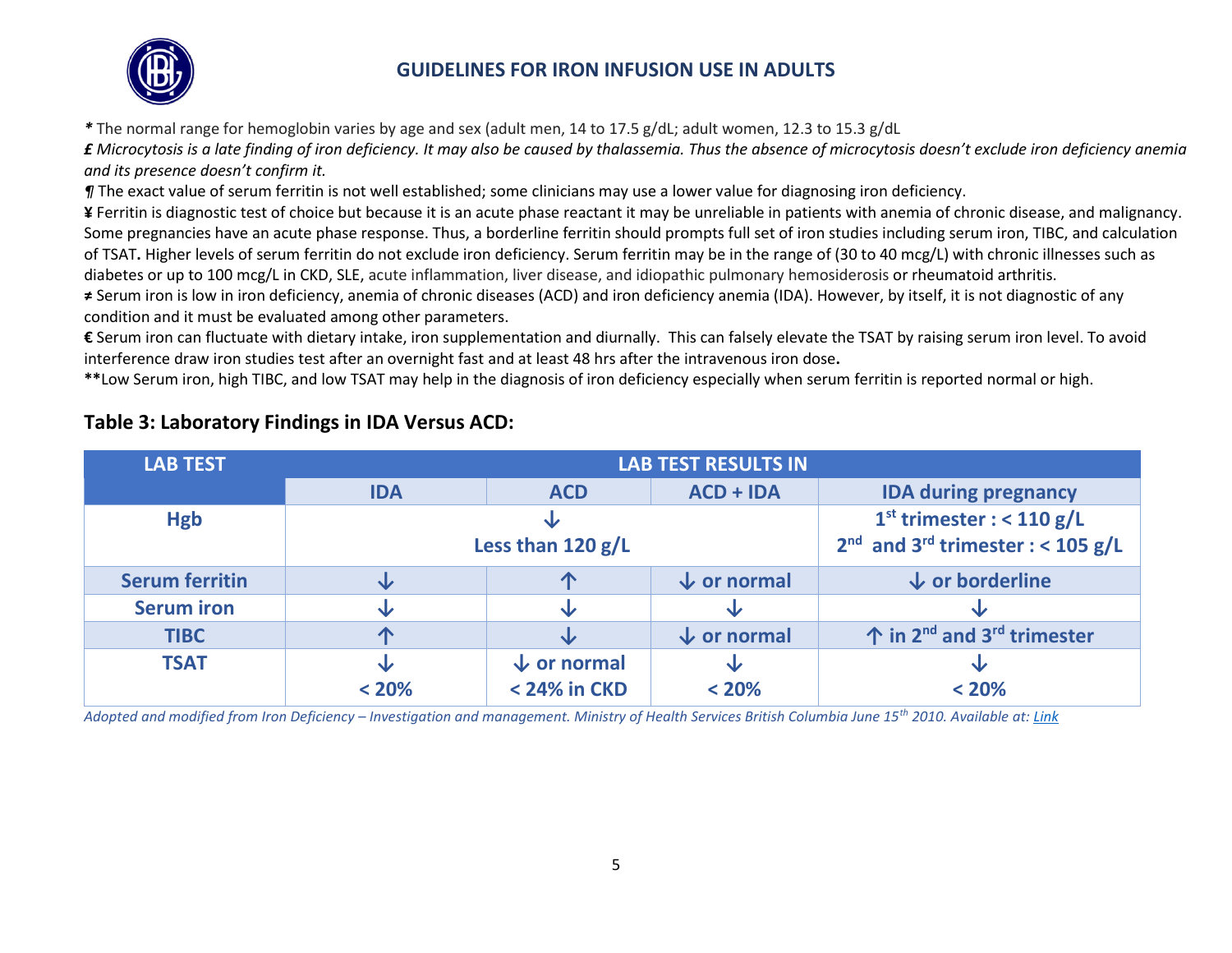

### **GUIDELINES FOR IRON INFUSION USE IN ADULTS**

#### **INTRAVENOUS IRON DOSE CALCULATION**

### **Table 4: Recommended Total Iron Dose Based on Weight and Desired Hgb Increase in Adults**

|                    | <b>Recommended Total Iron Sucrose Dose (mg)</b>        |         |         |         |         |         |         |
|--------------------|--------------------------------------------------------|---------|---------|---------|---------|---------|---------|
|                    | Desired Hgb Change $(g/dL)$ = Target Hgb – current Hgb |         |         |         |         |         |         |
| <b>Body weight</b> |                                                        | 2       | З       | 4       | 5       | 6       | 7       |
| 40                 | 600 mg                                                 | 700 mg  | 800 mg  | 900 mg  | 1000 mg | 1100 mg | 1300 mg |
| 45                 | 600 mg                                                 | 700 mg  | 800 mg  | 900 mg  | 1000 mg | 1100 mg | 1400 mg |
| 50                 | 600 mg                                                 | 700 mg  | 900 mg  | 1000 mg | 1100 mg | 1200 mg | 1500 mg |
| 55                 | 600 mg                                                 | 800 mg  | 900 mg  | 1000 mg | 1200 mg | 1300 mg | 1600 mg |
| 60                 | 600 mg                                                 | 800 mg  | 900 mg  | 1100 mg | 1200 mg | 1400 mg | 1700 mg |
| 65                 | 700 mg                                                 | 800 mg  | 1000 mg | 1100 mg | 1300 mg | 1400 mg | 1700 mg |
| 70                 | 700 mg                                                 | 800 mg  | 1000 mg | 1200 mg | 1300 mg | 1500 mg | 1800 mg |
| 75                 | 700 mg                                                 | 900 mg  | 1000 mg | 1200 mg | 1400 mg | 1600 mg | 1900 mg |
| 80                 | 700 mg                                                 | 900 mg  | 1100 mg | 1300 mg | 1500 mg | 1700 mg | 2000 mg |
| 85                 | 700 mg                                                 | 900 mg  | 1100 mg | 1300 mg | 1500 mg | 1700 mg | 2100 mg |
| 90                 | 700 mg                                                 | 900 mg  | 1100 mg | 1400 mg | 1600 mg | 1800 mg | 2200 mg |
| 95                 | 700 mg                                                 | 1000 mg | 1200 mg | 1400 mg | 1600 mg | 1900 mg | 2300 mg |
| 100                | 700 mg                                                 | 1000 mg | 1200 mg | 1500 mg | 1700 mg | 1900 mg | 2400 mg |

*Nomogram is based on GANZONI formula for calculating iron deficit*

# **HOW TO CALCULATE TOTAL DOSE OF IRON SUCROSE?**

*<sup>3</sup>Use GANZONI Formula or the nomogram to determine the total recommended dose of iron in mg to reach target Hgb.* Refer to Intravenous Iron infusion order set and Ottawa Hospital parenteral therapy manual for dilution and administration information.

**Total iron need (mg) = body weight <sup>a</sup> (Kg) x [target Hgb <sup>b</sup> – actual Hgb (g/dL) x 2.4] + iron stores (mg)<sup>c</sup>**

Figure 1. Algorithm Outlining Grading and Management Of Acute Hypersensitivity Reactions To Interventions To Intervention<br>To preanancy *a. Use ideal body weight for obese patients (i.e. BMI above 30 Kg/m<sup>2</sup> ); In Pregnancy, use pre-pregnancy weight or ideal body weight if obese prior to pregnancy.*

**Iron Infusions.** *b:Target Hgb is 15 g/dL but a lower value may be used based on clinical judgement. For pregnant and patients with CKD target Hgb (11 g/dL) <sup>3</sup> c: The iron stores vary from 500 mg to 1000 or use 10 to 15 mg iron/kg body weight, if weight is 35 Kg or less*